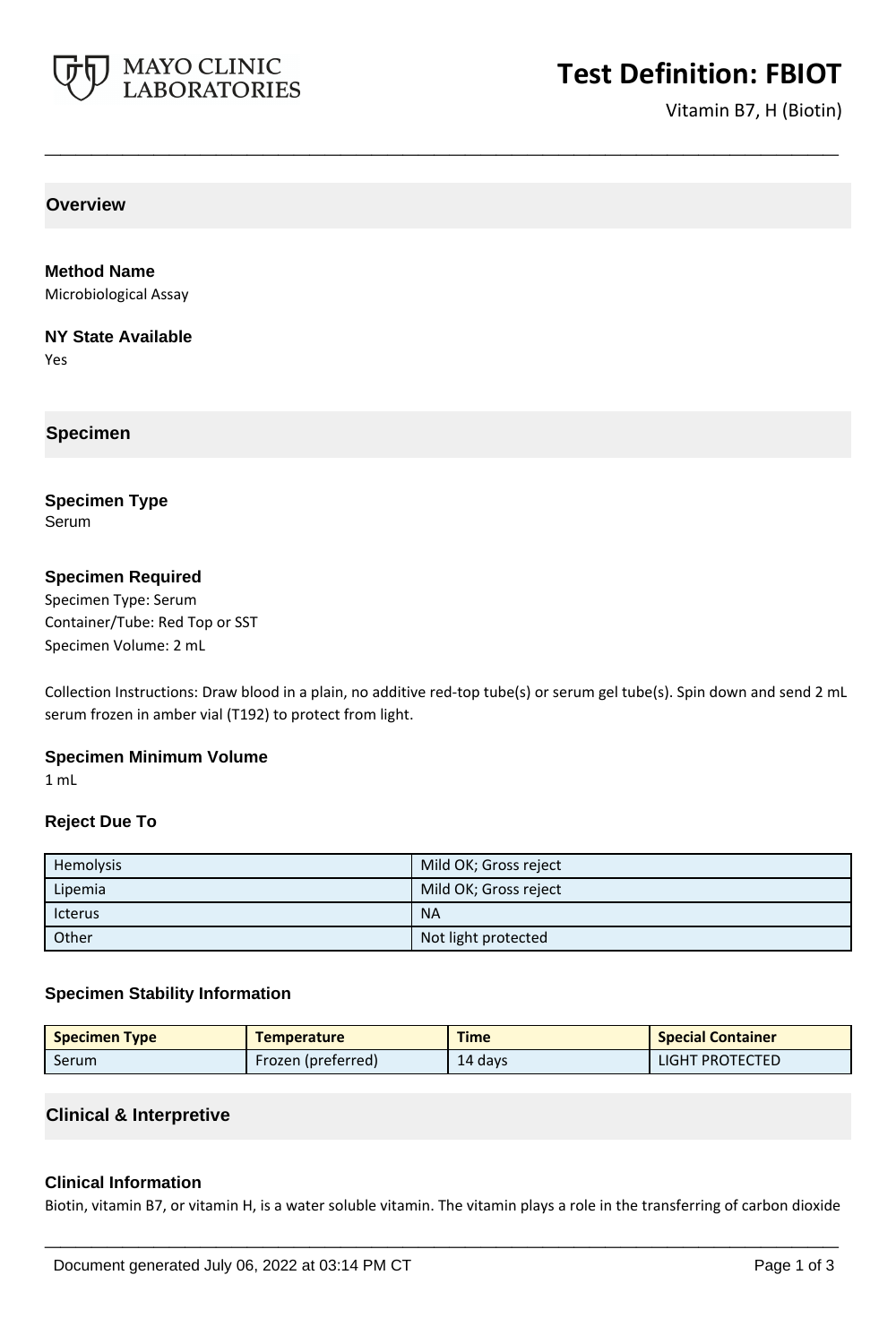

## **Test Definition: FBIOT**

Vitamin B7, H (Biotin)

in the metabolism of fat, carbohydrate and protein by functioning as an enzyme cofactor. It is involved in multiple biochemical reactions including niacin metabolism, amino acid degradation, and the formation of purine, which is an integral part of nucleic acids. It interacts with histone by the action of biotinyl-transferase. Sometimes the vitamin is used in weight reduction programs. It may be prescribed as a supplement for diabetic patients due to its role in carbohydrate metabolism. Biotin is commonly found in vitamin B complex and many food sources, such as milk, yeast, egg yolk, cereal, and mushrooms. The reference daily intake [RDI of 101.9(c) (8) (IV)] for vitamin B7 is 300 micrograms. Deficiency in the vitamin may result in seborrheic dermatitis, alopecia, myalgia, hyperesthesia, and conjunctivitis. Disorders of biotin metabolism can be acquired or congenital. Biotinidase and holocarboxylase synthethase deficiency are the two better known forms of disorders. The lack of biotin-dependent pyruvate carboxylase, propionyl-CoA carboxylase, methylcrotonyl-CoA carboxylase, and acetyl-CoA carboxylase can lead to the life-threatening disorder of multiple carboxylase deficiency. Treatment involves a daily dose of approximately 10 mg biotin/day. Irreversible mental or neurological abnormalities may result from delayed clinical intervention.

**\_\_\_\_\_\_\_\_\_\_\_\_\_\_\_\_\_\_\_\_\_\_\_\_\_\_\_\_\_\_\_\_\_\_\_\_\_\_\_\_\_\_\_\_\_\_\_\_\_\_\_**

## **Reference Values**

Pediatric <12 yrs: 100.0-2460.2 pg/mL Adults >or=12 yrs: 221.0-3004.0 pg/mL

## **Performance**

## **Method Description**

The Biological Assay employed to quantify the level of biotin in sera uses *Lactobacillus plantarum* as a biotin-dependent microorganism that requires Biotin for growth. The assay consists of a sterile 96-well microplate. The assay is set by placing standard curve volumes, assay media, control serum and test samples in a sterile 96-well plate and adding a set volume of diluted bacterial culture. This culture is placed in last to allow for equal growth and distribution. The bioassay is placed in 37 degrees celsius (+/- 3 degrees celsius), humidified, 5% (+/-1%) CO2 incubator and allowed to incubate 64 to 86 hours. The plate is read for %Transmission. This method measures the ability of light to pass through the bacterial culture inversely measuring bacterial growth by biotin utilization.

**\_\_\_\_\_\_\_\_\_\_\_\_\_\_\_\_\_\_\_\_\_\_\_\_\_\_\_\_\_\_\_\_\_\_\_\_\_\_\_\_\_\_\_\_\_\_\_\_\_\_\_**

**PDF Report** No

**Day(s) Performed** Monday

**Report Available** 1 to 17 days

**Performing Laboratory Location** BioAgilytix Diagnostics

**Fees & Codes**